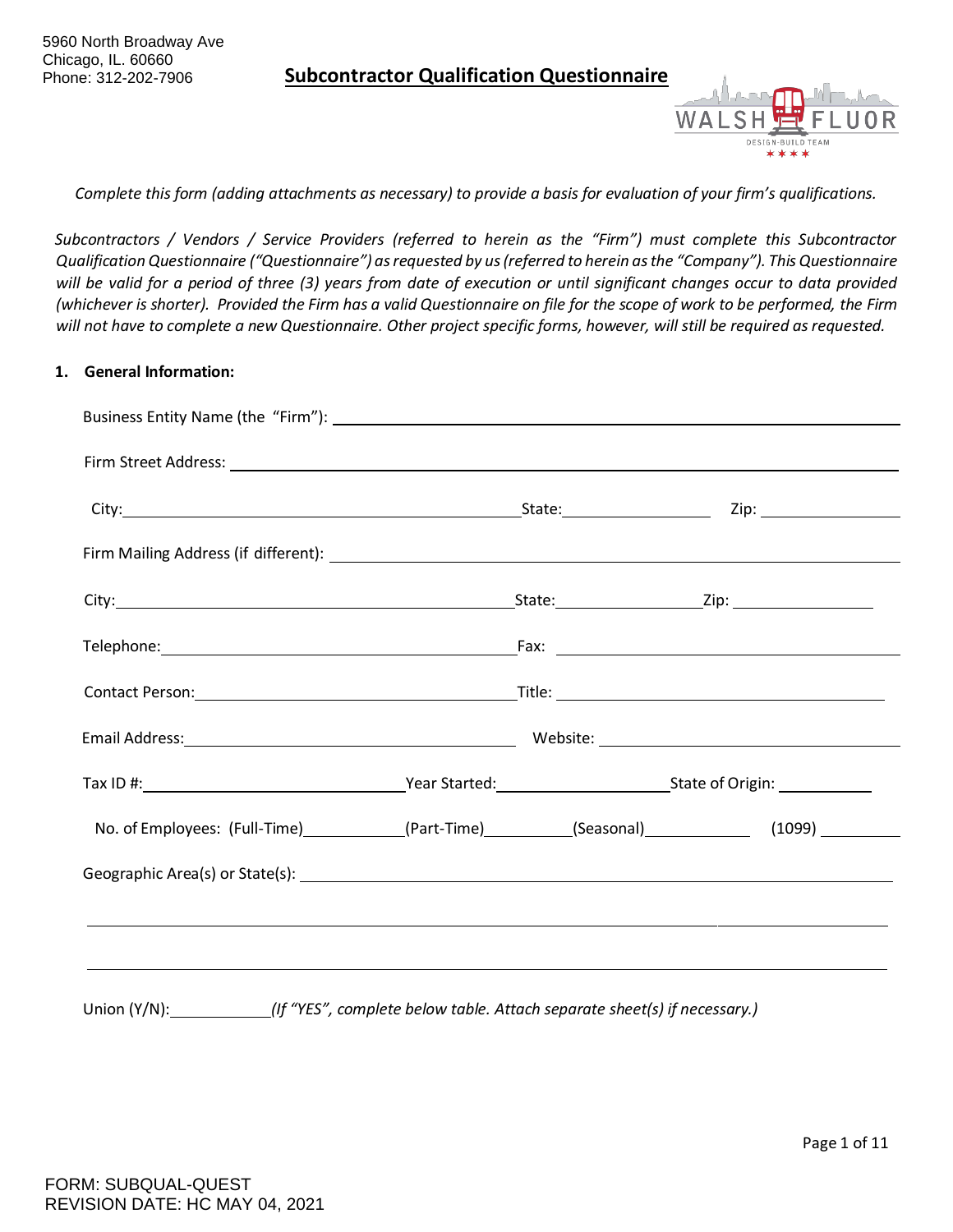

| <b>Trade</b> | <b>Local Number</b> | County | <b>State</b> | $\ddot{\phantom{1}}$<br><b>Dues Current</b><br>(Y/N) |
|--------------|---------------------|--------|--------------|------------------------------------------------------|
|              |                     |        |              |                                                      |
|              |                     |        |              |                                                      |
|              |                     |        |              |                                                      |
|              |                     |        |              |                                                      |

Contractor's License(s) - *(Attach separate sheet(s) if necessary)*:

| <b>State/City</b> | License No. | State/City | License No. |
|-------------------|-------------|------------|-------------|
|                   |             |            |             |
|                   |             |            |             |
|                   |             |            |             |
|                   |             |            |             |
|                   |             |            |             |
|                   |             |            |             |

**2. Type of Entity** (*check one*): Corporation Partnership Sole Proprietorship Joint Venture Other: Joint Venture Limited Liability Company

If Firm is a Joint Venture, provide list of all partner firms and/or parties to the Joint Venture:

| <b>Partner/Party Name</b> | % of Ownership |
|---------------------------|----------------|
|                           |                |
|                           |                |
|                           |                |
|                           |                |
|                           |                |
|                           |                |

*(This Questionnaire must also be completed by each Joint Venture Partner/Party noted in the table above. If M/W/DBE joint venture partner, provide copy of JV Agreement)*

|            | <b>3.</b> Type of Business ( <i>Check all that apply</i> ): $\vert$ $\vert$ Architecture <b>Engineering</b> |            | Consulting                                                                                                    | GC/CM  |
|------------|-------------------------------------------------------------------------------------------------------------|------------|---------------------------------------------------------------------------------------------------------------|--------|
|            | Testing Agency     Subcontractor     Vendor/Supplier     Trucking                                           |            |                                                                                                               | Other: |
|            |                                                                                                             |            | 4. Business Classifications: (Check ALL that apply. Refer to definitions provided on last page of this form.) |        |
| <b>DBE</b> | MBE                                                                                                         | <b>WBE</b> | <b>SBE</b>                                                                                                    | Other: |
|            |                                                                                                             |            |                                                                                                               |        |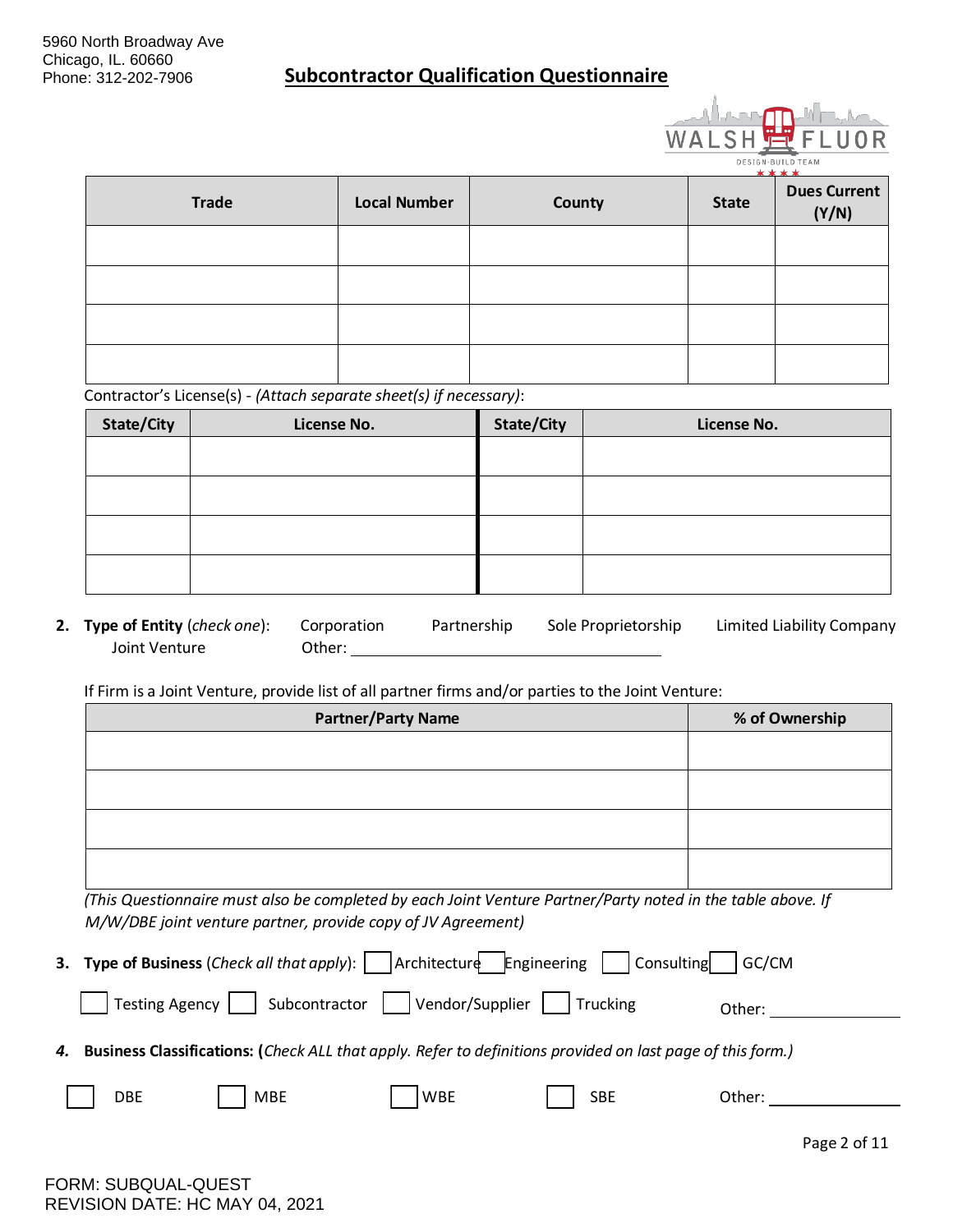

List current Business Classification certifications & provide copy of certificate(s) (*Attach separate sheet(s) if necessary*)

| <b>Certification Name / Type</b> | <b>Date Application Submitted</b><br><b>Certification Date</b> | <b>Certifying Agency</b> |
|----------------------------------|----------------------------------------------------------------|--------------------------|
|                                  |                                                                |                          |
|                                  |                                                                |                          |
|                                  |                                                                |                          |
|                                  |                                                                |                          |

**4a.** Ever been denied, decertified, or graduated out of any certification program(s)(Y/N):

If "YES", Explain:

**4b.** Applications **pending** for any certification program(s)  $(Y/N)$ : (*If "YES", provide details below*)

| <b>Certification Name / Type</b> | <b>Date Application Submitted</b> | <b>Certifying Agency</b> |
|----------------------------------|-----------------------------------|--------------------------|
|                                  |                                   |                          |
|                                  |                                   |                          |
|                                  |                                   |                          |
|                                  |                                   |                          |
|                                  |                                   |                          |
|                                  |                                   |                          |

**5.** The WFDBT has established resources able to assist with building capacity. If your company is interested in completing a capacity assessment to determine the current health of your business, please select what areas of assistance you may need (check all that apply):

| Working Capital (Line of Credit/Loan) | Credit Repair        |
|---------------------------------------|----------------------|
| <b>Mobilization Capital</b>           | □ Bonding Assistance |
| $\equiv$ Equipment Financing          | Union Assistance     |

*6.* **Bonding:** Bondable (Y/N): *(if "YES", provide confirmation letter from bonding company (surety) and details below. If confirmation letter is from authorized broker agent in lieu of surety, also provide Power of Attorney document. If "NO", skip to section 7)*

| Project | Aggregate |
|---------|-----------|
| Limit:  | Limit: S  |

| Bonding Co.:                          |             | Since: |        | A.M. Best Rating:      |
|---------------------------------------|-------------|--------|--------|------------------------|
| Broker / Agent:                       |             |        | Phone: |                        |
| 7. Insurance (select all that apply): | Work. Comp. | G.L.   | Auto   | <b>Excess Umbrella</b> |

*(Provide sample Insurance Certificate, showing coverage limits.)*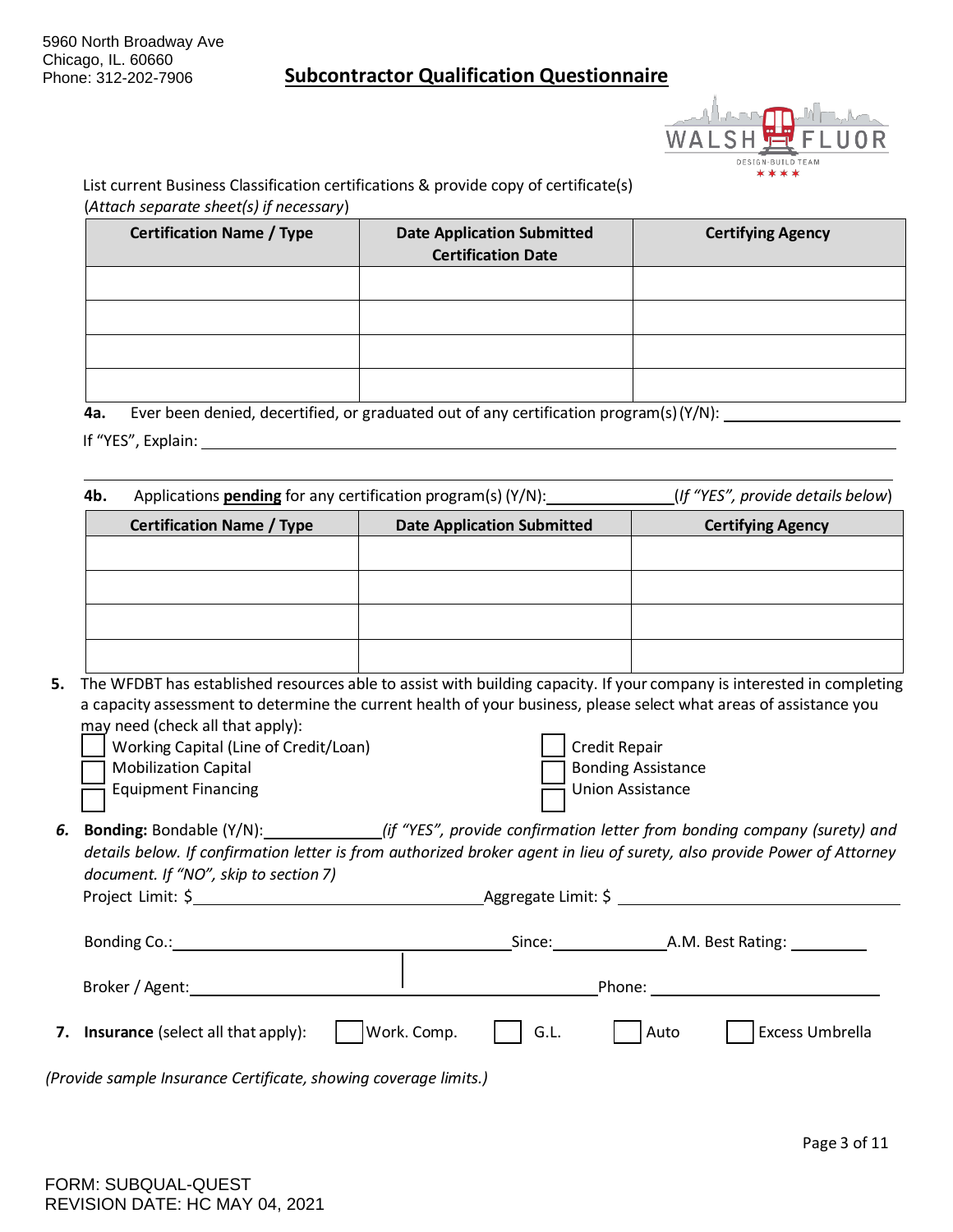|    | 5960 North Broadway Ave<br>Chicago, IL. 60660<br>Phone: 312-202-7906 |                                    |                                               | <b>Subcontractor Qualification Questionnaire</b>                                                                                                                                                                                      |    |     |
|----|----------------------------------------------------------------------|------------------------------------|-----------------------------------------------|---------------------------------------------------------------------------------------------------------------------------------------------------------------------------------------------------------------------------------------|----|-----|
|    |                                                                      |                                    |                                               |                                                                                                                                                                                                                                       |    |     |
|    |                                                                      |                                    |                                               |                                                                                                                                                                                                                                       |    |     |
|    |                                                                      |                                    |                                               |                                                                                                                                                                                                                                       |    |     |
|    |                                                                      |                                    |                                               |                                                                                                                                                                                                                                       |    |     |
|    | 8. Safety:                                                           |                                    |                                               | Written Safety Program (Y/N): COSHA 30 Hr. Trained Employees (Approx. Qty.):                                                                                                                                                          |    |     |
|    |                                                                      |                                    |                                               | OSHA Incident Rate: Current Yr: Prior Yr: Prior Yr: 2 Yrs. Prior:                                                                                                                                                                     |    |     |
|    |                                                                      |                                    |                                               | Worker's Comp. EMR: Current Yr: Prior Yr: Prior Yr: 2 Yrs. Prior:<br>(If not enough Work. Comp. experience, enter "1.00". If don't have Work Comp insurance, enter "N/A")                                                             |    |     |
|    |                                                                      |                                    |                                               |                                                                                                                                                                                                                                       |    |     |
|    |                                                                      |                                    | and list of OSHA exempt establishment types.) | (Copy of 300A Log is required if Firm employed more than ten (10) employees (excluding owner) all of last calendar<br>year, unless otherwise exempt. Refer to https://www.osha.gov/recordkeeping/pub3169text.html for additional info |    |     |
| 9. |                                                                      |                                    |                                               | Quality Program: Does the organization have a published Quality Control Plan?<br>Please provide the following for the organization's Quality Assurance Manager:                                                                       | No | Yes |
|    |                                                                      |                                    |                                               |                                                                                                                                                                                                                                       |    |     |
|    |                                                                      |                                    |                                               |                                                                                                                                                                                                                                       |    |     |
|    |                                                                      |                                    |                                               |                                                                                                                                                                                                                                       |    |     |
|    |                                                                      |                                    |                                               | (Attach a current audited Financial Statement.<br>If an audited Financial Statement is not available, provide an un-audited Financial Statement)                                                                                      |    |     |
|    |                                                                      | 11. Office Facilities (check one): | Own                                           | Lease/Rent (Provide additional information below.) Office                                                                                                                                                                             |    |     |
|    |                                                                      |                                    |                                               |                                                                                                                                                                                                                                       |    |     |
|    |                                                                      |                                    |                                               | Street Address: <u>Alexander Street Address:</u> Alexander Street Address: Alexander Street Address: Alexander Street Address: Alexander Street Address: Alexander Street Address: Alexander Street Address: Alexander Street Addre   |    |     |
|    |                                                                      |                                    |                                               |                                                                                                                                                                                                                                       |    |     |
|    |                                                                      |                                    |                                               |                                                                                                                                                                                                                                       |    |     |
|    |                                                                      |                                    |                                               |                                                                                                                                                                                                                                       |    |     |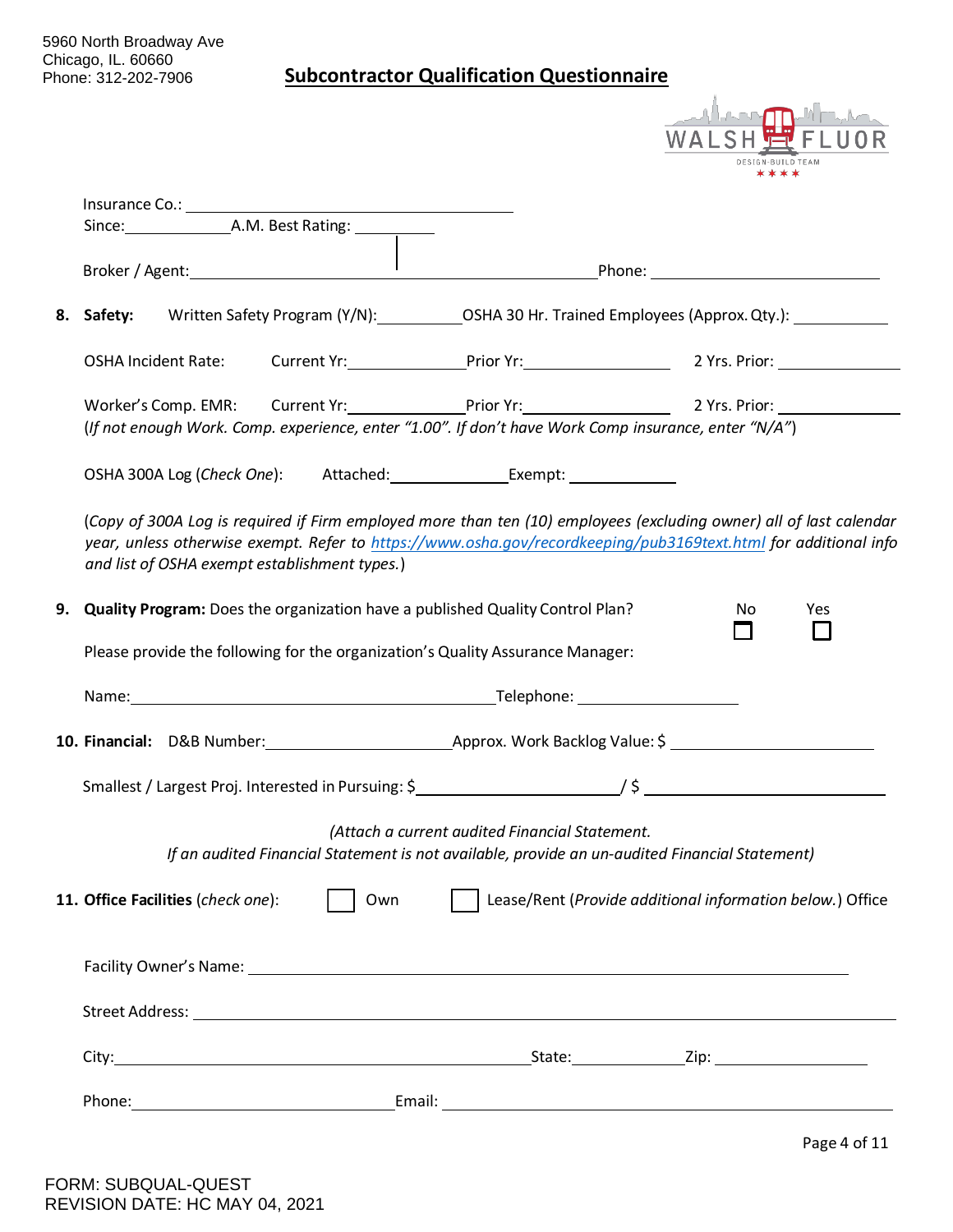

**12.** Does Firm share office space, staff, or equipment (including phone exchanges) with any other business(es) or organizations (Y/N): If "YES", list below:

| <b>Entity Name</b> | Tax ID# | <b>Description and Reason for Sharing</b> |
|--------------------|---------|-------------------------------------------|
|                    |         |                                           |
|                    |         |                                           |
|                    |         |                                           |
|                    |         |                                           |
|                    |         |                                           |
|                    |         |                                           |

#### **13. Client References:**

| <b>Name</b> | Company | Phone | Email |
|-------------|---------|-------|-------|
|             |         |       |       |
|             |         |       |       |
|             |         |       |       |
|             |         |       |       |
|             |         |       |       |

**14. Largest Completed Projects** (*Limit to three (3) largest completed within the last five (5) years.*):

| <b>Project Name</b><br><b>Your Scope</b> | <b>Client Name</b><br><b>Project Location</b> | <b>Contract Value</b> | <b>Completion Date</b> |
|------------------------------------------|-----------------------------------------------|-----------------------|------------------------|
|                                          |                                               |                       |                        |
|                                          |                                               |                       |                        |
|                                          |                                               |                       |                        |
|                                          |                                               |                       |                        |
|                                          |                                               |                       |                        |
|                                          |                                               |                       |                        |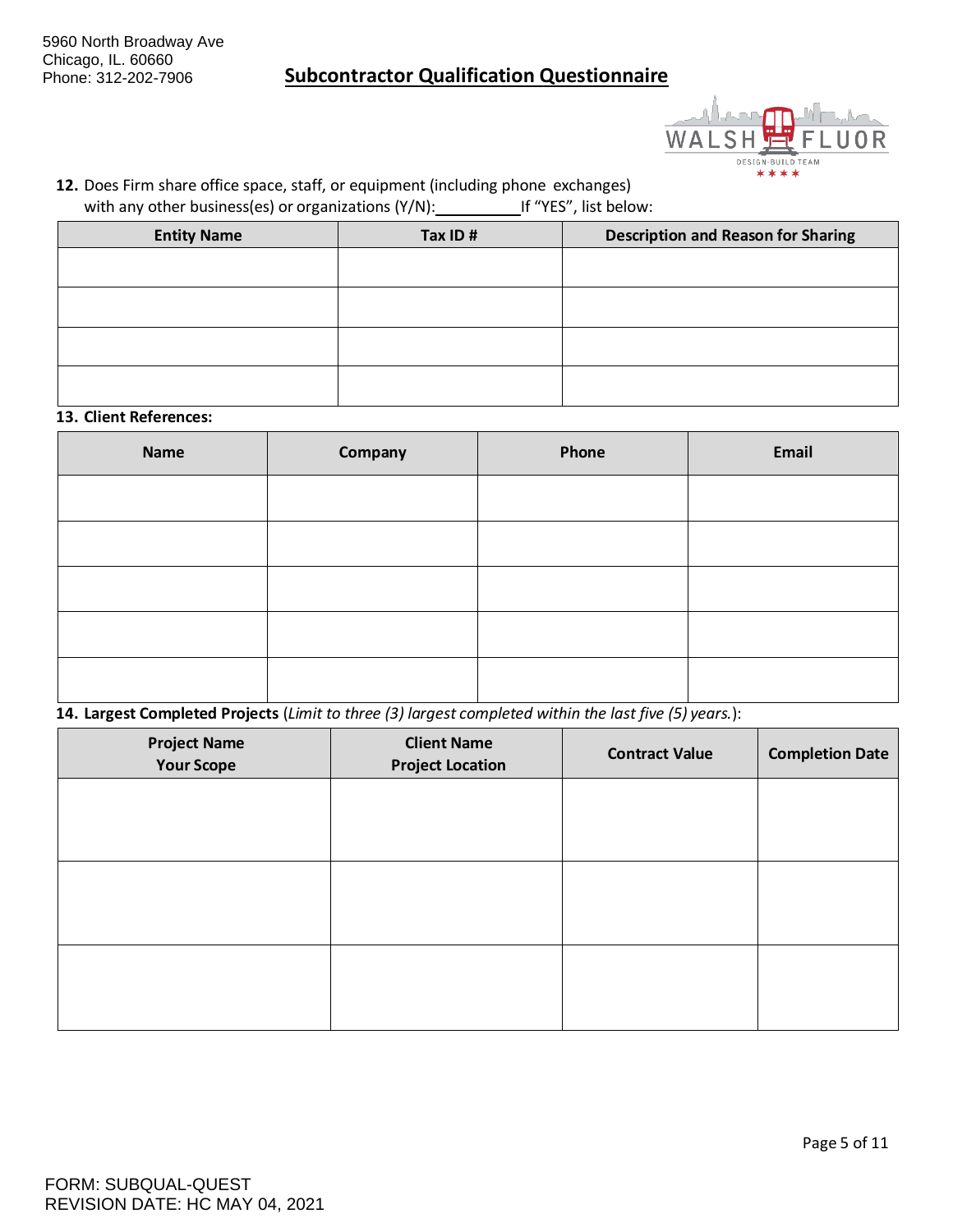

#### **15. Largest Current Projects** (*Limit to five (5) largest by contract value.*):

| <b>Project Name</b><br><b>Your Scope</b> | <b>Client Name</b><br><b>Project Location</b> | <b>Contract Value</b> | Anticipated<br><b>Completion Date</b> |
|------------------------------------------|-----------------------------------------------|-----------------------|---------------------------------------|
|                                          |                                               |                       |                                       |
|                                          |                                               |                       |                                       |
|                                          |                                               |                       |                                       |
|                                          |                                               |                       |                                       |
|                                          |                                               |                       |                                       |
|                                          |                                               |                       |                                       |
|                                          |                                               |                       |                                       |

#### **16. Brief Capabilities Statement** (*Attach separate sheet if necessary*):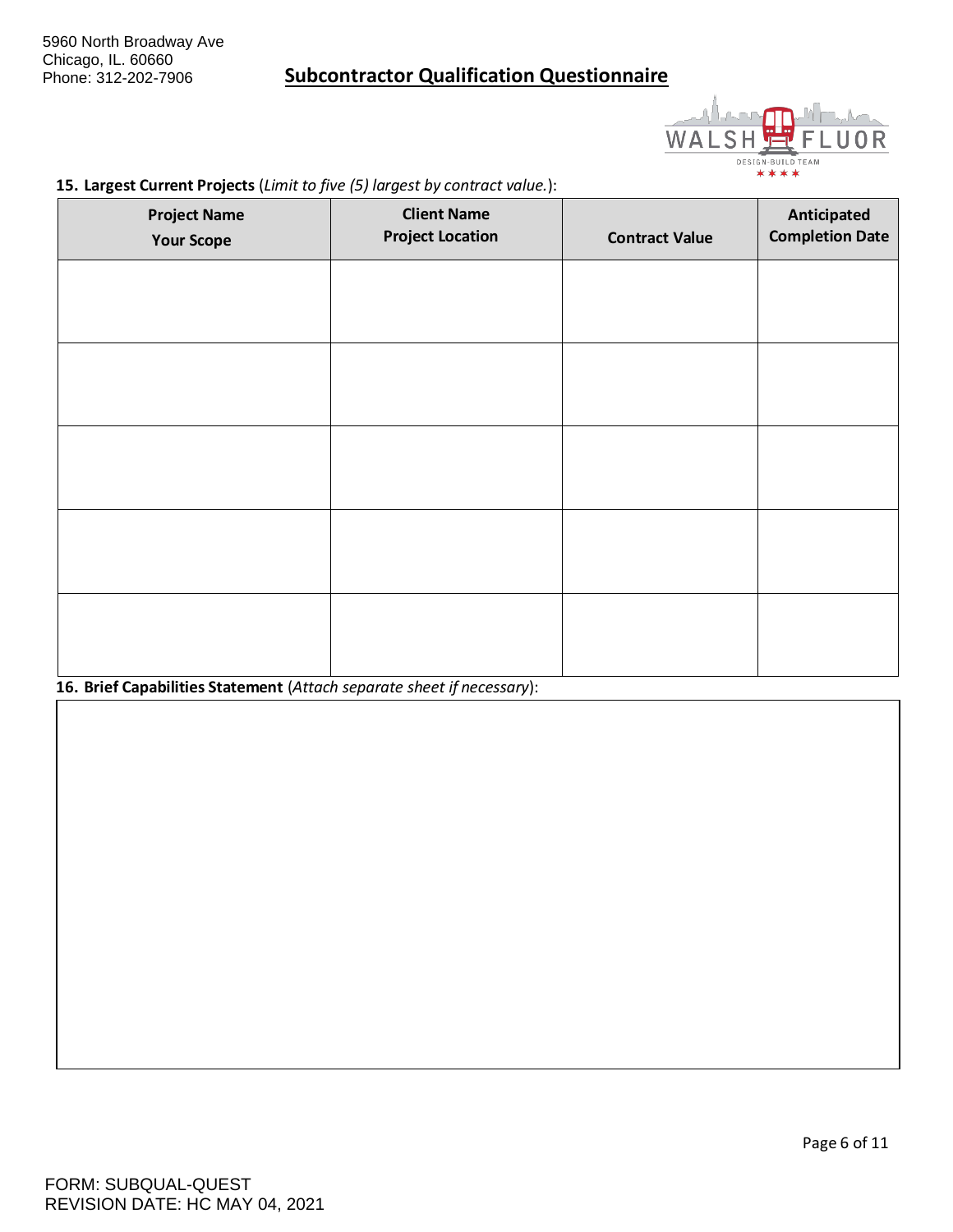

**17.** Items of work typically subcontracted to lower tiers (not self-performed) by your Firm?

**PROJECT SPECIFIC INFORMATION:** (for which this form is being completed)

**18.** Project Name: Red Purple Modernization (RPM) Phase One

Owner Name: Chicago Transit Authority (CTA)

**Items or Scopes of work interested in quoting (please be as inclusive as possible):** 

For sections A, B, and C below; complete only those sections that apply to the scope of work performed by your Firm.

#### **SUBCONTRACTORS** (PROVIDES LABOR ON PROJECT SITE)

**19.** Will Firm provide own on-site fulltime Foreman and/or Superintendent to actively manage the work (Y/N):

**20.** Is there any equipment that the Firm does not own but is needed to perform its work(Y/N):

If "YES", explain below:

| <b>Equipment Needed, But Not Owned</b> | How Will Firm Obtain Equip. | <b>Reason Equip. Needed</b> |
|----------------------------------------|-----------------------------|-----------------------------|
|                                        |                             |                             |
|                                        |                             |                             |
|                                        |                             |                             |
|                                        |                             |                             |
|                                        |                             |                             |
|                                        |                             |                             |
|                                        |                             |                             |
|                                        |                             |                             |

**21.** Will Firm subcontract any portion of the work to another entity (Y/N):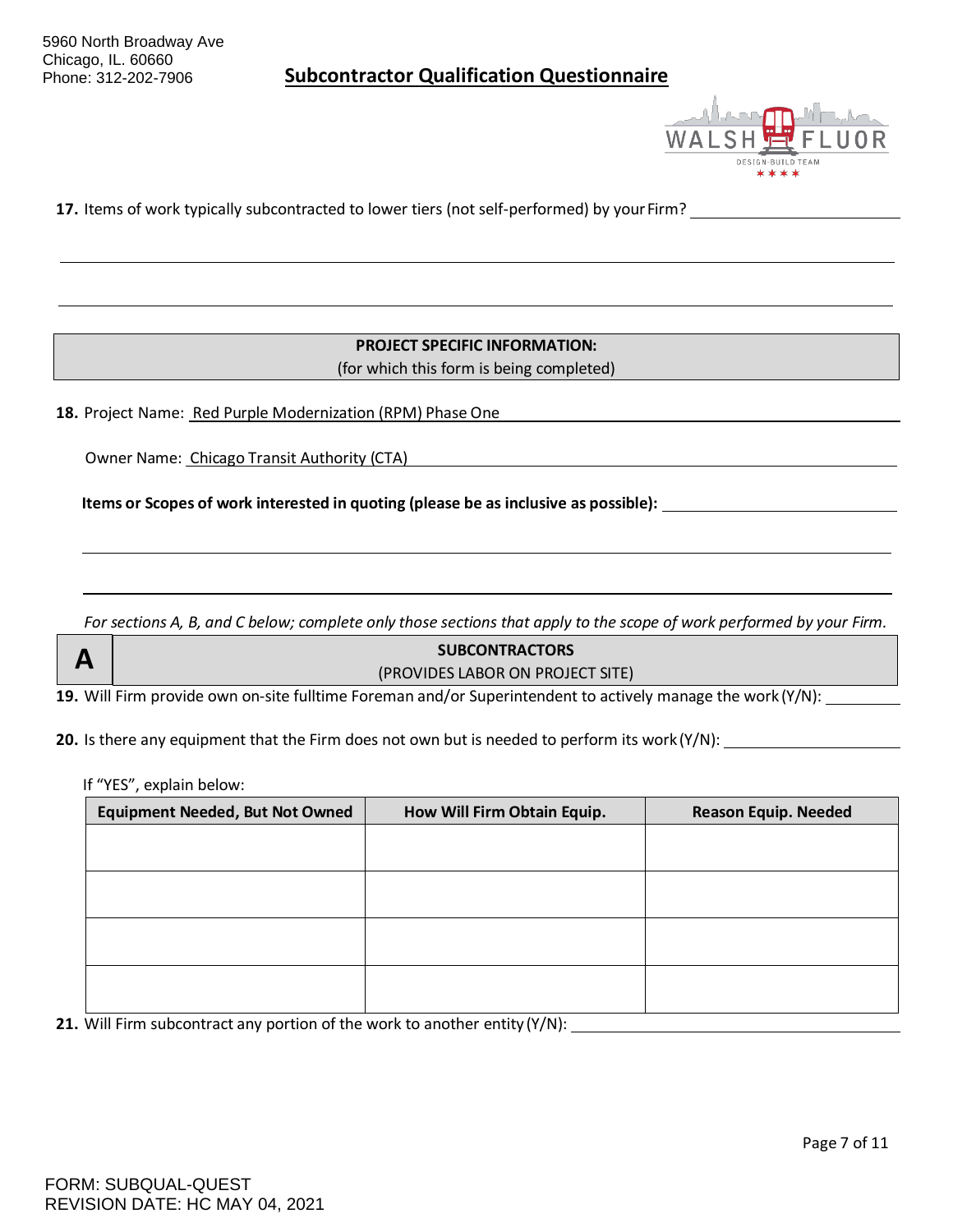

If "YES", explain below:

|   | <b>Scope To Be Subcontracted</b>                                                                                                                                         | <b>Reason For Subcontracting</b>                                                                                                                      | <b>Anticipated %</b><br><b>Of Contract</b><br>Value | <b>Type of Entity</b><br><b>Subcontracting To</b><br>(DBE, Non-DBE, etc.) |
|---|--------------------------------------------------------------------------------------------------------------------------------------------------------------------------|-------------------------------------------------------------------------------------------------------------------------------------------------------|-----------------------------------------------------|---------------------------------------------------------------------------|
|   |                                                                                                                                                                          |                                                                                                                                                       |                                                     |                                                                           |
|   |                                                                                                                                                                          |                                                                                                                                                       |                                                     |                                                                           |
|   |                                                                                                                                                                          |                                                                                                                                                       |                                                     |                                                                           |
|   |                                                                                                                                                                          |                                                                                                                                                       |                                                     |                                                                           |
|   | 22. If the Firm will furnish & install materials, will the Firm obtain quotes from supplier(s)?(Y/N):                                                                    |                                                                                                                                                       |                                                     |                                                                           |
| B |                                                                                                                                                                          | MATERIAL SUPPLIERS, DEALERS, MANUFACTURER REPS, BROKERS<br>(PROVIDES GOODS, MATERIALS, SUPPLIES, OR EQUIP BUT DOES NOT PROVIDE LABOR ON PROJECT SITE) |                                                     |                                                                           |
|   | 23. Firm is (check ALL that apply):                                                                                                                                      |                                                                                                                                                       |                                                     |                                                                           |
|   | Supplier<br><b>Regular Dealer</b>                                                                                                                                        | <b>Broker</b>                                                                                                                                         | Manufacturer                                        | Packager                                                                  |
|   |                                                                                                                                                                          |                                                                                                                                                       |                                                     |                                                                           |
|   | 23. Does Firm have a warehouse? (Y/N): If "YES", provide address: Universed that the manner of the set of the                                                            |                                                                                                                                                       |                                                     |                                                                           |
|   | 24. Manufacturer: Does the Firm own or maintain a factory that produces, on the premises, materials to be provided?                                                      |                                                                                                                                                       |                                                     |                                                                           |
|   | (Y/N): If so, list all materials produced by the Firm:                                                                                                                   |                                                                                                                                                       |                                                     |                                                                           |
|   |                                                                                                                                                                          |                                                                                                                                                       |                                                     |                                                                           |
|   |                                                                                                                                                                          |                                                                                                                                                       |                                                     |                                                                           |
|   |                                                                                                                                                                          |                                                                                                                                                       |                                                     |                                                                           |
|   | 25. Does Firm deliver materials / supplies with its own trucks? (Y/N): __________ If "YES", provide proof<br>of title, registration, and insurance for all trucks owned. |                                                                                                                                                       |                                                     |                                                                           |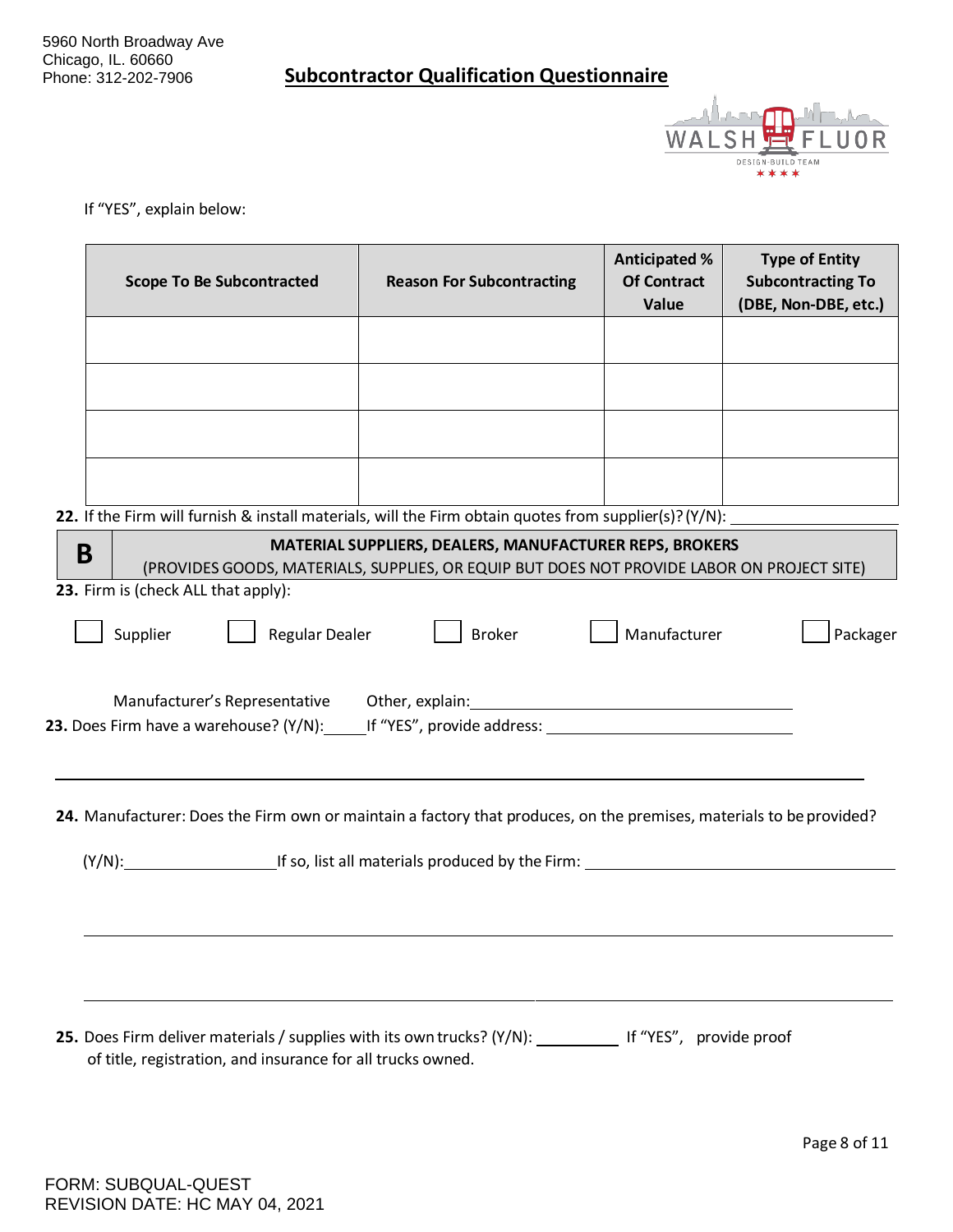| 5960 North Broadway Ave<br>Chicago, IL. 60660<br><b>Subcontractor Qualification Questionnaire</b><br>Phone: 312-202-7906 |                                                                           |  |  |
|--------------------------------------------------------------------------------------------------------------------------|---------------------------------------------------------------------------|--|--|
| Fax:                                                                                                                     |                                                                           |  |  |
| 26. Regular Dealer: For the procurement of goods, materials, supplies, or equipment, Firm will (check ALL that apply):   |                                                                           |  |  |
| Ship from Firm inventory, in Firm warehouse, to jobsite<br>Negotiate price and terms with manufacturers                  |                                                                           |  |  |
| Store order(s)<br>Manage the order(s)<br>Ship from manufacturer to jobsite directly                                      |                                                                           |  |  |
| Ship from manufacturer to Firm warehouse or storage facility                                                             |                                                                           |  |  |
| Pay for goods, materials, supplies, or equipment out of Firm's own funds                                                 |                                                                           |  |  |
| C<br><b>TRUCKING</b>                                                                                                     |                                                                           |  |  |
| 27. Will Firm be responsible for management and supervision of entire trucking operation (Y/N):                          |                                                                           |  |  |
| <b>28.</b> Firm owns (qty-each) trucks.                                                                                  |                                                                           |  |  |
| 29. Firm can furnish proof of title, registration, and insurance for all trucks owned upon award $(Y/N)$ :               |                                                                           |  |  |
| 30. Will Firm lease trucks from another entity (Y/N): If "YES", explain below:                                           |                                                                           |  |  |
| <b>Qty of Trucks</b><br><b>Owner of Leased Trucks</b><br><b>To Be Leased</b><br>(Company Name)                           | <b>Type of Entity</b><br><b>Subcontracting To</b><br>(DBE, Non-DBE, etc.) |  |  |
|                                                                                                                          |                                                                           |  |  |
|                                                                                                                          |                                                                           |  |  |

### **VERIFICATION AND SIGNATURE**

| being duly sworn, an employee and Officer of                                                          |
|-------------------------------------------------------------------------------------------------------|
| depose and say: as of the execution date of this                                                      |
| Subcontractor Qualification Questionnaire, the information contained herein is accurate and complete. |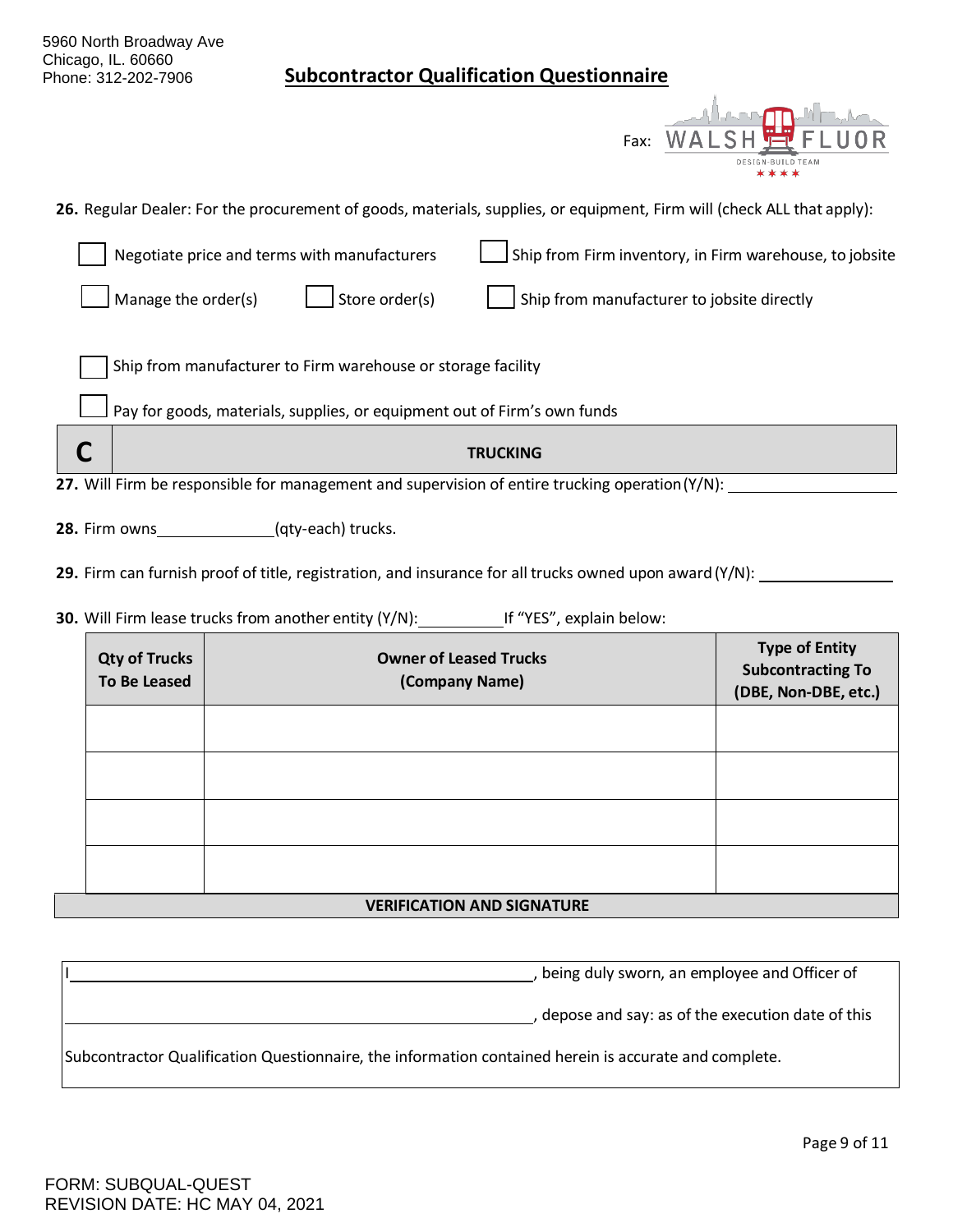5960 North Broadway Ave Chicago, IL. 60660 Phone: 312-202-7906

### **Subcontractor Qualification Questionnaire**



| Officer Name (Print): | Title: |
|-----------------------|--------|
|                       |        |
| Officer Signature:    | Date:  |



*I wish to "Opt-Out" of future (other) bid opportunity email notifications and am only interested in the opportunity pertaining to this specific questionnaire. By "Opting-Out" I understand that I WILL NOT receive email notifications on future (other) bid opportunities unless I specifically "opt back in" via written*

*correspondence.*